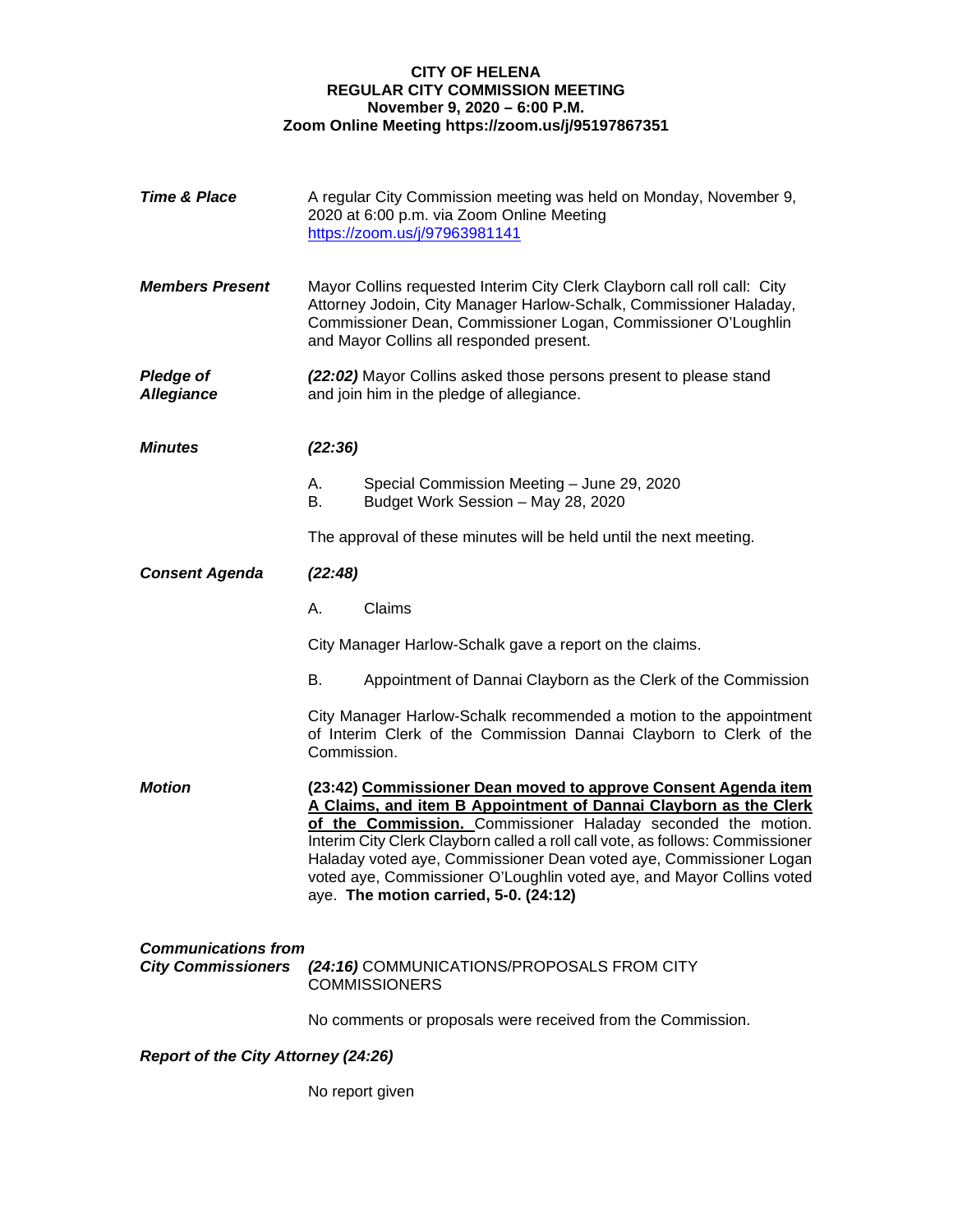## *Report of the City Manager (24:35)*

|                        | City Manager Harlow-Schalk gave a report that a survey will be sent to<br>Helena citizens regarding overall use of the baseball fields. She also<br>reported on snow removal along emergency routes and the snow removal<br>process. She also noted she would be following-up on the transfer station<br>being open on Sundays.                                                                                 |
|------------------------|-----------------------------------------------------------------------------------------------------------------------------------------------------------------------------------------------------------------------------------------------------------------------------------------------------------------------------------------------------------------------------------------------------------------|
| <b>Staff Report</b>    | (27:00) Director David Knoepke reported on the pilot project of using the<br>snow-gaits during the snow removal process.                                                                                                                                                                                                                                                                                        |
| <b>Discussion</b>      | (29:05) Commissioner Dean had follow-up questions for Director<br>Knoepke. Commissioner O'Loughlin had follow-up questions for Director<br>Knoepke.                                                                                                                                                                                                                                                             |
| <b>Report from HCC</b> | (32:07) COMMUNICATIONS FROM THE HELENA CITIZENS COUNCIL                                                                                                                                                                                                                                                                                                                                                         |
|                        | No report given                                                                                                                                                                                                                                                                                                                                                                                                 |
| <b>Regular Items</b>   | (32:43)                                                                                                                                                                                                                                                                                                                                                                                                         |
|                        | A. CONSIDER A RESOLUTION ESTABLISHING AN AFFORDABLE<br>HOUSING TRUST FUND TO MEET AFFORDABLE HOUSING<br>NEEDS IN THE CITY OF HELENA.                                                                                                                                                                                                                                                                            |
| <b>Staff Report</b>    | Community Development Director Sharon Haugen, Budget Analyst Chris<br>Couey and City Attorney Thomas Jodoin reported At the October 21,<br>2020 Administrative meeting and prior to that the August 19, 2020<br>Commission Administration meeting, the City Manager received<br>consensus direction to bring before the Commission a resolution to<br>establish an Affordable Housing Trust Fund that includes: |
|                        | • requires the City Manager to include a \$100,000 transfer from the<br>General Fund to the Trust Fund in the City Manager's fiscal year<br>preliminary budget, and                                                                                                                                                                                                                                             |
|                        | • dedicates funds not otherwise committed from the sale of General Fund<br>property to the fund.                                                                                                                                                                                                                                                                                                                |
|                        | No additional funds are necessary to establish the fund currently.<br>However, the City Manager plans to review funds that may be reallocated<br>to the fund as a result of reimbursements received from COVID-19<br>CARES Act funding made available by the State of Montana.                                                                                                                                  |
|                        | Additionally, operation and programmatic management of the Fund will be<br>determined by the FY21 budget approved Housing Coordinator who will<br>provide a work plan to the Commission soon after starting to ensure<br>policies of importance to the Commission are incorporated as well as<br>establishment of a review Committee for the program.                                                           |
|                        | As a reminder, the City has engaged the community on the establishment<br>of this fund through the Housing Task Force. The Housing Task Force is<br>made up of representatives from the low-income housing providers, such<br>as RMDC, Habitat for Humanity, and others; the Helena Housing<br>Authority; Helena Builders Association, Helena Realtors Assn, the                                                |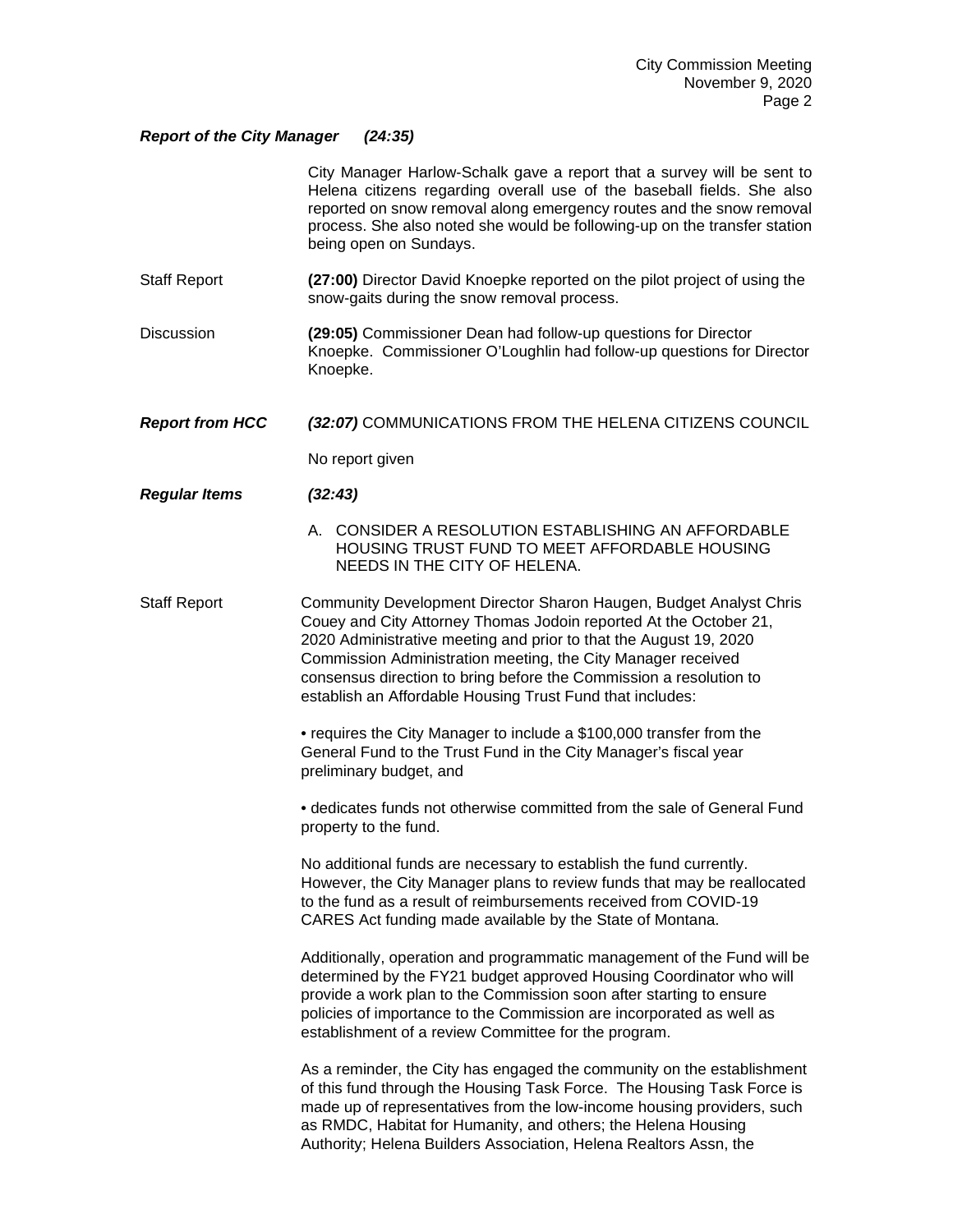Chamber of Commerce, MBAC and representatives from Lewis and Clark County and East Helena.

In 2018, the City of Helena participated in the Tri-County Housing Needs Assessment which identified the population of Helena continues to grow while the affordability of housing (homes owned or rented) continues to decline. One of the strategies identified in that assessment was the creation of a local housing trust fund. This toll was further identified in the Housing Strategy presented to the Joint Work Session in December2019. Additionally, the City of Helena's Growth Policy as adopted by the Commission on June 29, 2020 responds to the Assessment and supports the need to establish such a fund in support of affordability in Helena.

While the creation of this fund is not unique to Helena, it is reflective of Montana's authority given to local governments and meets the expectations of establishment. Other communities across the nation utilize Affordable Housing Funds including Missoula, Montana and the City of Bend, Oregon. The structure of the fund as identified in this resolution reflects a financial commitment by Helena within its abilities as a municipality in Montana.

Staff proposes that the City establish an affordable housing trust fund, ensure that annual dollars will be set aside in the amount of \$100,000, and dedicate funds not otherwise committed from the sale of General Fund property to the fund to continue the allocation of resources in Helena thus assuring the City's commitment to affordability.

Implementing this affordable housing fund and setting aside dollars not only establishes a clear commitment to affordability, it also allows the City to leverage potential other federal resources and attract other investors in the community to improve affordability. If the fund is not established and dollars set at a minimum level to operate, it is anticipated the City will continue to struggle to improve the diversity of housing stock in the community.

Staff requested a motion to approve a resolution establishing an affordable housing trust fund to meet affordable housing needs in the City of Helena.

- Discussion **(36:06)** Commissioner Dean asked follow-up questions to Director Haugen. Commissioner O'Loughlin had a follow-up question to Director Haugen. Commissioner Logan provided comment. Commissioner Haladay provided comment.
- Public Comment **(37:00)** Michael O'Neil provided public comment. Jacob Kuntz (Helena Habitat for Humanity) provided public comment. Tyson O'Connell (Wish Camper Development Partners) provided public comment. Greg Wirth (Helena Habitat for Humanity) provided public comment. Emily McVey (United Way) provided public comment. Jen Gursky (Helena YWCA) provided public comment. Theresa Ortega provided public comment.

**Motion (1:08:24) Commissioner Haladay moved to approve a resolution establishing an affordable housing trust fund to meet affordable**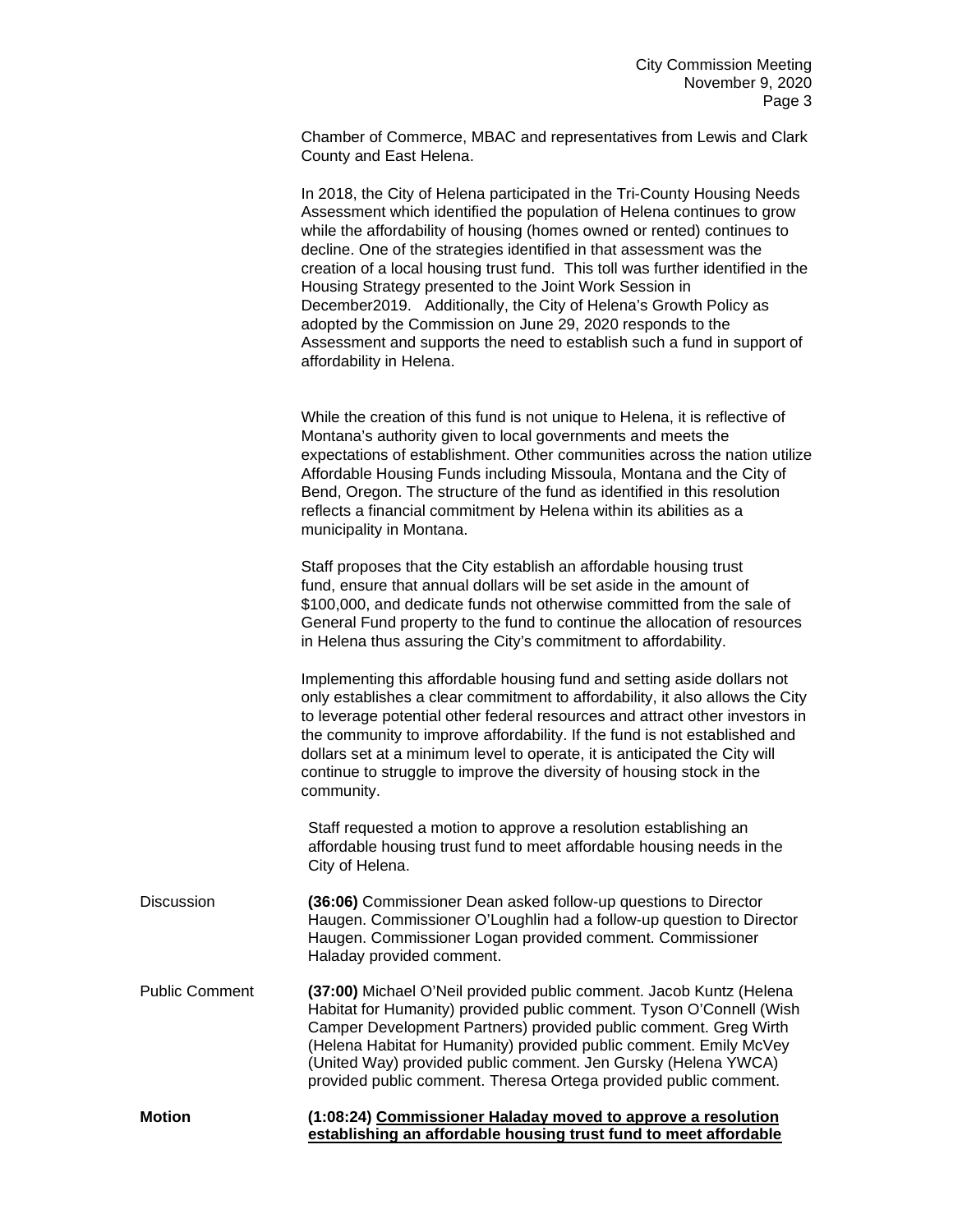**housing needs in the City of Helena.** Commissioner O'Loughlin seconded the motion. City Clerk Clayborn called a roll call vote, as follows: Commissioner Haladay voted aye, Commissioner Dean voted aye, Commissioner Logan voted nay, Commissioner O'Loughlin voted aye and Mayor Collins voted aye. **The motion carried, 4-1. (1:08:53)**

- *Public Hearings (1:09:01)*
	- A. CONSIDER FINAL PASSAGE OF ORDINANCE NO. 3283 ADOPTING BY REFERENCE THE STATE ADOPTED SWIMMING POOL AND SPA CODE BY AMENDING CHAPTER 2 OF TITLE 3, OF THE HELENA CITY CODE.

Staff Report Community Development Director Sharon Haugen and Chief Building Official Kimberly Mack reported that on September 19, 2020, the City of Helena Commission voted unanimously to approve first passage of an ordinance to adopt the latest editions of the International Swimming Pool and Spa Code and related State mandated amendments by amending Chapter 2 of Title 3, of the Helena City Code. A public hearing is scheduled for November 9, 2020 to consider public comment and final passage.

> Currently, the Building Division for the City of Helena is enforcing the 2018 editions of the IBC, IRC, IEBC, IMC, IFGC, UPC and the 2017 NEC by the adoption of Ordinance 3280. Effective December 7, 2019, the State of Montana Building Codes Program adopted new Administrative Rules of Montana (ARM) implementing the use of the above codes and mandating their adoption.

> As part of the State's adoption of the 2018 Codes, the International Swimming Pool and Spa Code (ISPSC) was also adopted. In the previous code adoption cycles, the adoption of the ISPSC was optional for the certified jurisdictions. In this adoption cycle, the State has made it mandatory as per ARM 24.301.175(2) stating the certified jurisdictions who have adopted the 2018 International Building Code, must adopt 2018 International Swimming Pool and Spa Code.

> ARM 24.301.202 requires the code adoption by certified local jurisdictions be the same as those adopted by the State and they have 90 days from December 4, 2019 to adopt this version of the codes. As this was a change from previous adoptions, we overlooked that it was mandatory to adopt this code. The codes as adopted by the State may not be altered and must be adopted by certified jurisdictions in the same editions with the same amendments as adopted by the State. Once the City has adopted the above codes, notification and copies of the ordinance must be sent to the State informing them of the final adoption.

MCA 7-5-108 requires when an ordinance is proposed for adoption that incorporates by reference the provisions of any code or amendments, the codes and amendments shall be available for public inspection and examination a minimum of 30 days prior to final adoption in the City Clerk's office.

Chapters 7 – 10, inclusive, of the 2018 ISPSC are deleted in their entirety by the State and as such, the City will not enforce these Chapters. These chapters regulate the installation of swimming pools and spas in residential households.